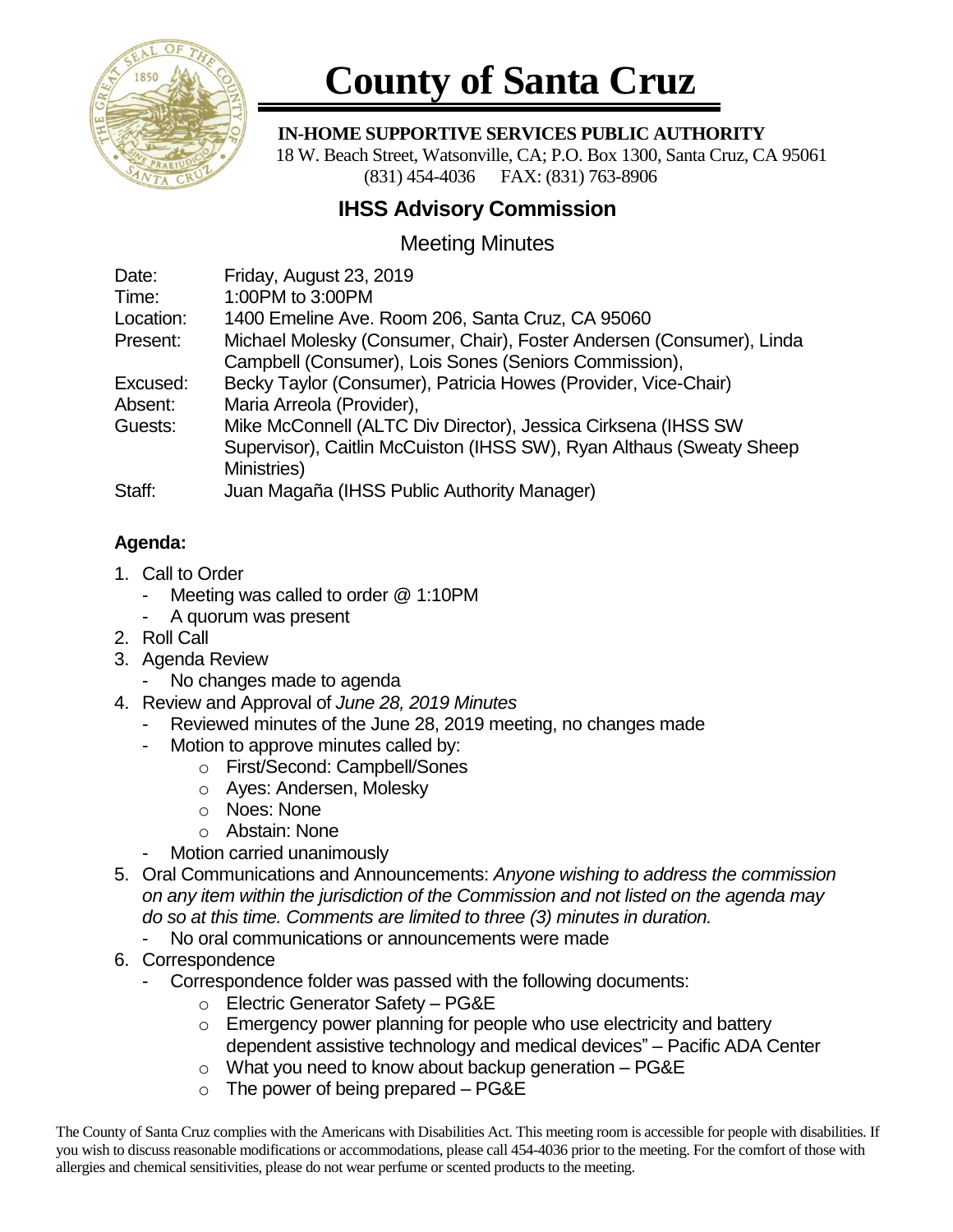- $\circ$  Community wildfire safety program (flyer and PowerPoint presentation)– PG&E
- 7. Presentation: IHSS Assessment Changes
	- Caitlin McCuiston, IHSS Social Worker, and Jessica Cirksena, IHSS Social Work Supervisor presented on the changes to the IHSS Assessment process. The presentation included an overview of the following topics:
		- o Purpose of Assessment
		- o Steps to Completing the Assessment, including
			- Functional Rank Index
			- Hourly Task Guides
		- o Determining Service Hours
		- o Sample Case Scenarios
- 8. Updates/Housekeeping
	- a. Topics & Speakers
		- o Staff reported that the following speakers have been scheduled:
			- Sept 27 PG&E Wildfire Safety Program
			- Oct 25 John Beleutz from Del Mar Caregiver Resource Center
		- o Sones reported that she had been in contact with a representative of Homebridge (San Francisco County) and inquired if the Commission would like to invite them to present at an upcoming Commission meeting.
			- The Commission agreed and Sones will reach out to her contact
	- b. Commission Vacancies
		- o Staff reported on the following vacancies
			- Consumers (current or past)  $-2$  vacancies
			- Commission or representative of community agency that works with seniors and/or disabled and promotes IHSS goals – 2 vacancies
- 9. Emergency Preparedness Overview (Chair)
	- The commission agreed to move this item to 2020
- 10. Joint Commission Meeting Follow-Up (Chair)
	- Molesky inquired on the need to have a follow-up meeting with the Seniors and Commission on Disabilities regarding the Joint Commission Meeting.
	- Sones reported that she was not able to attend the Seniors Commission meeting this month and therefore did not have a report out from the Seniors Commission.
	- The Commission agreed to move this item to the September meeting.
- 11.Biennial Report Reminder (Staff)
	- A reminder was given by staff regarding the Biennial report, due to the Board of Supervisors by 01/31/2020.
		- o A copy of the 2018 report was provided to each Commission member.
		- $\circ$  Staff advised that given the Commission's meeting schedule (no meeting in December), Staff plans to add the Biennial report as an agenda item in order for the report to be worked on.
		- o A request from staff is to begin reviewing the report and start looking at what information the Commission would like to incorporate into the report.
- 12. IHSS Program Updates (McConnell)
	- McConnell provided the following IHSS program updates:
		- o The director for the Human Services Department (Ellen Timberlake) has announced her plan to retire in January 2020; a recruitment for her replacement is currently open.
		- o CDSS has brought on a new director, Kim Johnson, who seems like is more client focused, not budget focused